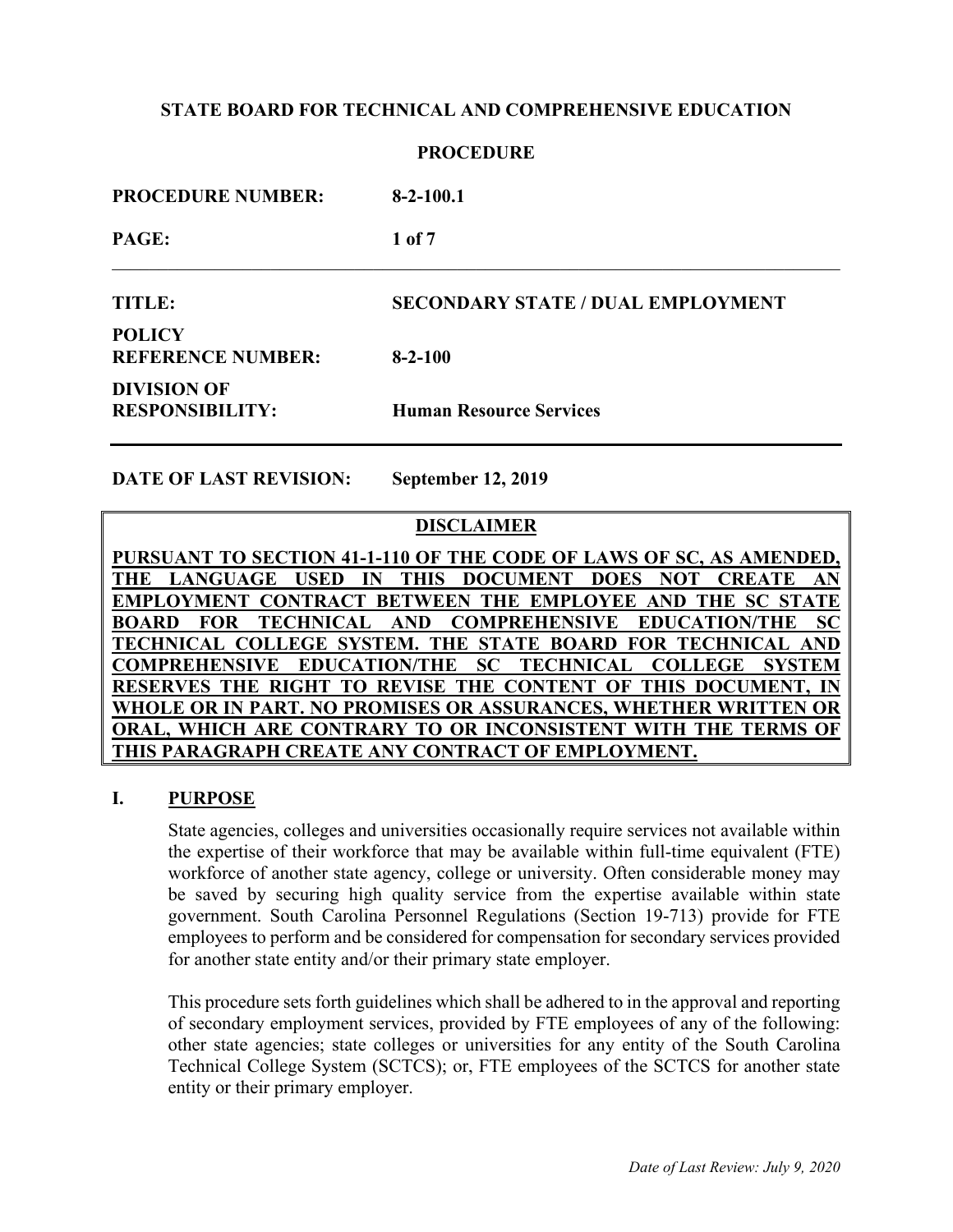## **PROCEDURE**

**PROCEDURE NUMBER: 8-2-100.1**

**PAGE: 2 of 7**

# **II. GENERAL POVISIONS**

A. The SCTCS and other state agencies, colleges and/or universities shall provide:

**\_\_\_\_\_\_\_\_\_\_\_\_\_\_\_\_\_\_\_\_\_\_\_\_\_\_\_\_\_\_\_\_\_\_\_\_\_\_\_\_\_\_\_\_\_\_\_\_\_\_\_\_\_\_\_\_\_\_\_\_\_\_\_\_\_\_\_\_\_\_\_\_\_\_\_\_\_\_**

- 1. at no cost and as part of their regular services to the General Assembly, those services requested by the General Assembly. Employees performing such consultative, research, or other services shall receive no additional compensation for such services.
- 2. services to one another without charge whenever possible. When it is impossible to provide such services at no cost, services should be provided on a contractual basis between state entities.
- B. No System/College President may be dually employed by another state agency or institution of higher education without prior approval by the Agency Head Salary Commission and the Department of Administration.
- C. If a FTE state employee cannot be released from his/her primary assignment during the normally scheduled work day or the secondary services must be performed outside of the employee's normal work schedule, the employee may be considered for secondary state/dual employment and compensation within the provisions of this procedure.

Secondary state/dual employment compensation shall not be used to provide higher continuing salaries than those approved by the Division of State Human Resources (DSHR).

1. Dual Employment Between Two Agencies

No employee may receive additional compensation for services performed during regularly scheduled hours of work (to include mealtimes and breaks) unless the employee takes annual leave or leave without pay. Further, an employee's work schedule shall not normally be altered to allow time for secondary state/dual employment duties.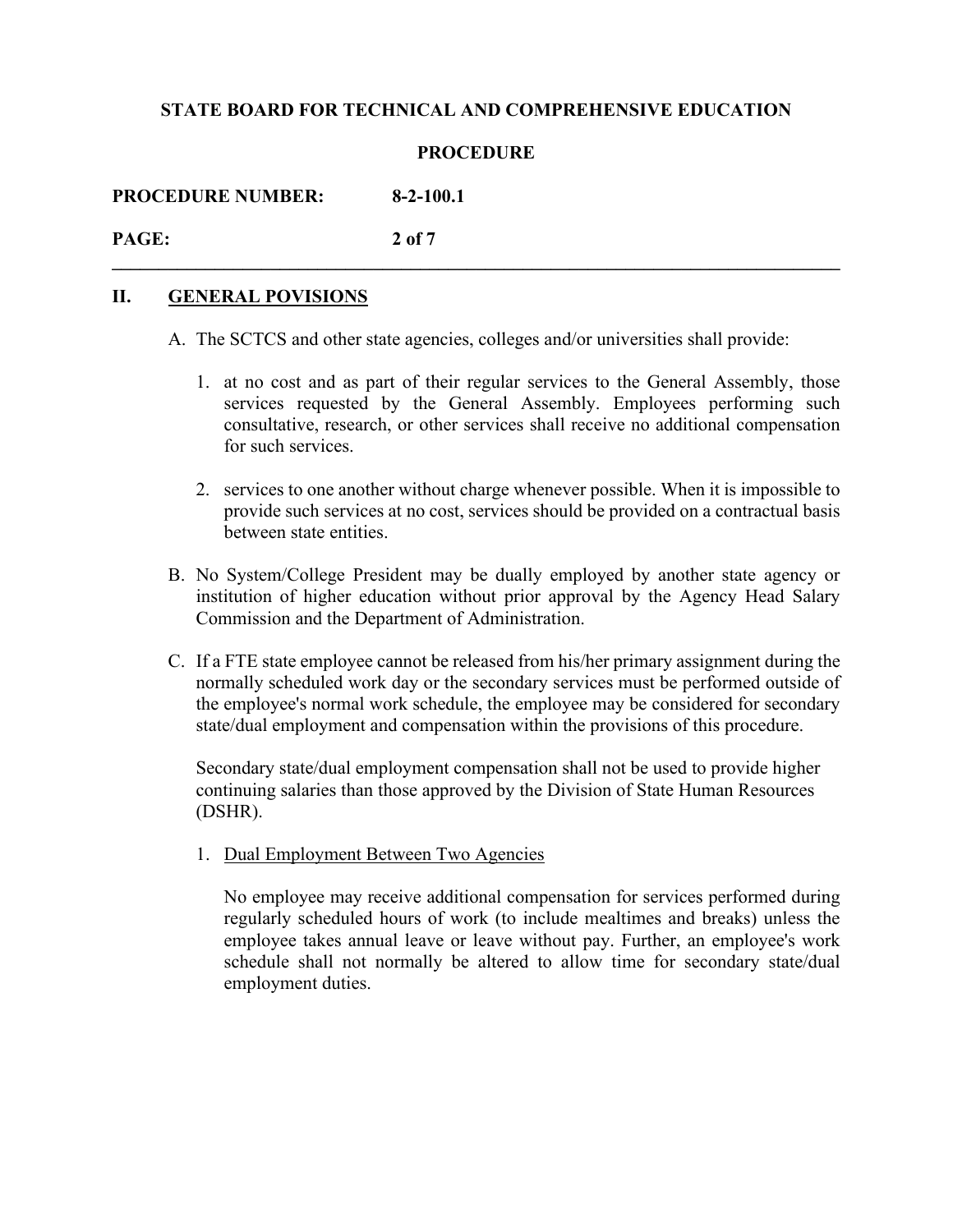#### **PROCEDURE**

**\_\_\_\_\_\_\_\_\_\_\_\_\_\_\_\_\_\_\_\_\_\_\_\_\_\_\_\_\_\_\_\_\_\_\_\_\_\_\_\_\_\_\_\_\_\_\_\_\_\_\_\_\_\_\_\_\_\_\_\_\_\_\_\_\_\_\_\_\_\_\_\_\_\_\_\_\_\_**

**PROCEDURE NUMBER: 8-2-100.1**

**PAGE: 3 of 7**

#### 2. Dual Employment within SCTCS/College

No System Office/College employee shall receive additional compensation from his/her primary employer or a secondary SCTCS employer while in any leave with pay status, including annual leave, faculty non-work days, state and/or college holidays and compensatory leave. Further, the System/College President should only approve dual employment within the SCTCS when circumstances exist based on the agency's business needs.

Services performed during hours other than the employee's normally scheduled hours of work for his/her primary employer, may be considered for secondary state/dual employment compensation if the duties are independent of and in addition to the duties and overall responsibilities of the employee's primary position.

However, assignment of such additional services to an employee shall be considered only when the duties cannot be performed by this or another employee during his/her normal work schedule, suitable temporary employment cannot be arranged and the services to be performed are to be considered temporary.

- D. No FTE employee may accept any work or remuneration that could reasonably be construed as a conflict of interest. Acceptance of secondary state/dual employment work without proper prior approval of work assignment or remuneration that is found to be a conflict of interest will be grounds for disciplinary action up to and including termination. The propriety of an employment situation or remuneration for services rendered shall be considered by all parties concerned. The System Office Human Resource Services shall solicit appropriate counsel, including but not limited to the Office of the Attorney General or the State Ethics Commission, if necessary, to make such determinations.
- E. FTE employees serving on South Carolina state boards, commissions or committees for whom per diem allowance is to be awarded are not eligible to receive such per diem allowance.
- F. Travel and subsistence paid to a FTE employee by a secondary state/dual employer shall be in compliance with provisions of the annual Appropriations Act and any regulations promulgated by the Department of Administration or the Comptroller General's Office.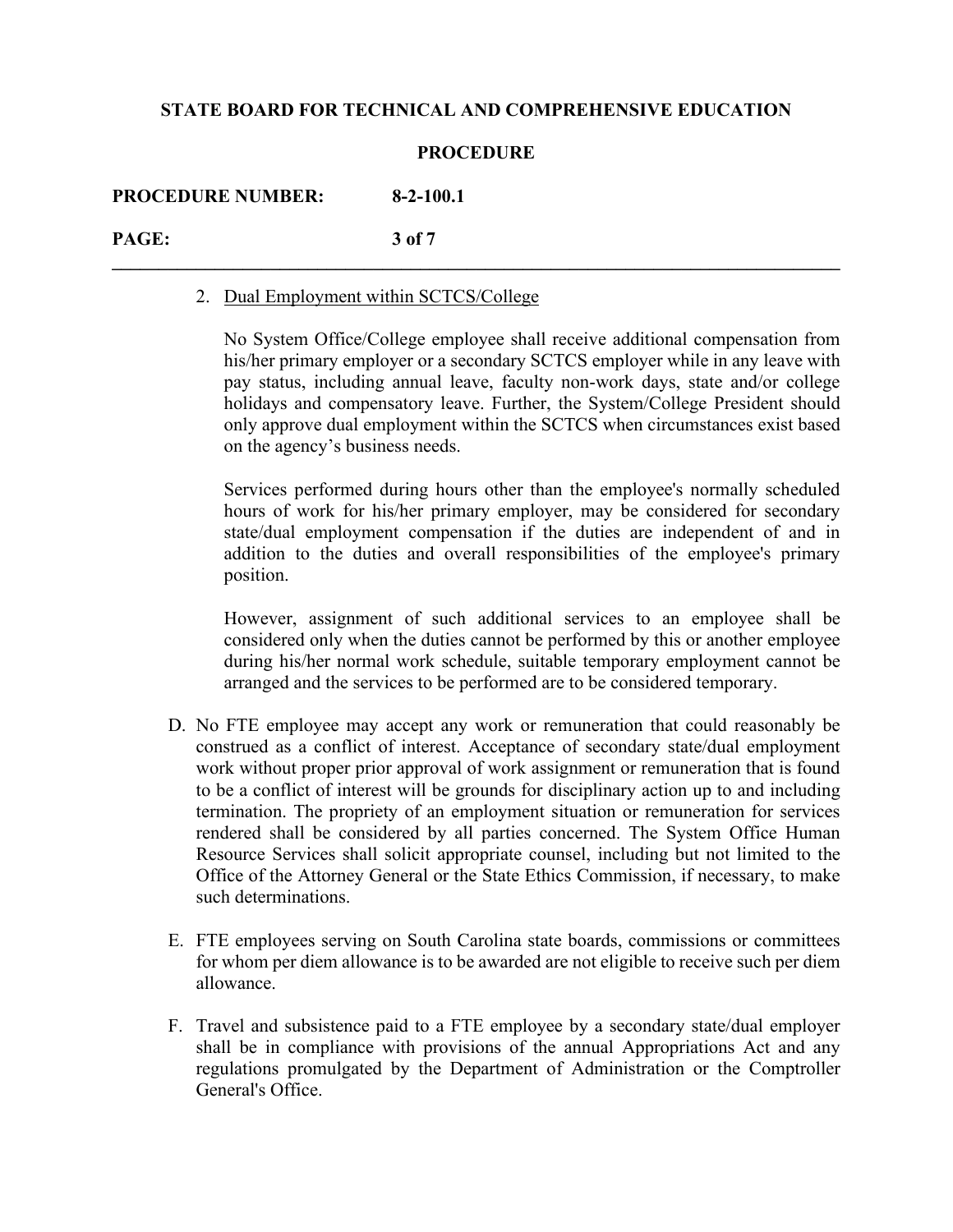#### **PROCEDURE**

**\_\_\_\_\_\_\_\_\_\_\_\_\_\_\_\_\_\_\_\_\_\_\_\_\_\_\_\_\_\_\_\_\_\_\_\_\_\_\_\_\_\_\_\_\_\_\_\_\_\_\_\_\_\_\_\_\_\_\_\_\_\_\_\_\_\_\_\_\_\_\_\_\_\_\_\_\_\_**

**PROCEDURE NUMBER: 8-2-100.1**

**PAGE: 4 of 7**

#### **III. COMPENSATION**

- A. The maximum compensation for secondary state/dual employment that any non-faculty FTE employee may be authorized to earn for all secondary state/dual services performed during the fiscal year (July 1 thru June 30) shall not exceed thirty percent (30%) of the employee's annualized salary with the primary employing agency for that fiscal year. The maximum compensation for secondary state/dual employment that any faculty FTE employee may be authorized to earn during a fiscal year shall not exceed thirty (30%) of the employee's annualized salary, excluding summer employment, with the primary employing agency. The primary employing agency is responsible for ensuring that dual employment payments made to its employees within one fiscal year do not exceed the thirty percent (30%) limitation. The Division of State Human Resources is authorized to approve exceptions to the thirty percent (30%) limitation based on written justification submitted by the agency.
- B. The hourly rate of compensation shall be based on the appropriate salary range for the services to be performed and the employee's relevant qualifications.
- C. No compensation shall be paid to any FTE employee for secondary state/dual employment services rendered for the primary or secondary state/dual employer prior to the specific approval of the conditions and amount of compensation under the provisions of this procedure.
- D. No FTE employee shall be eligible for any additional fringe benefits as a result of secondary state/dual employment, including annual leave, sick leave, military leave, insurance, and holidays. However, compensation for secondary state/dual employment services shall be subject to such tax and retirement deductions as the current law may stipulate.
- E. Both the primary and secondary state/dual employers must comply with the provisions of the Fair Labor Standards Act (FLSA).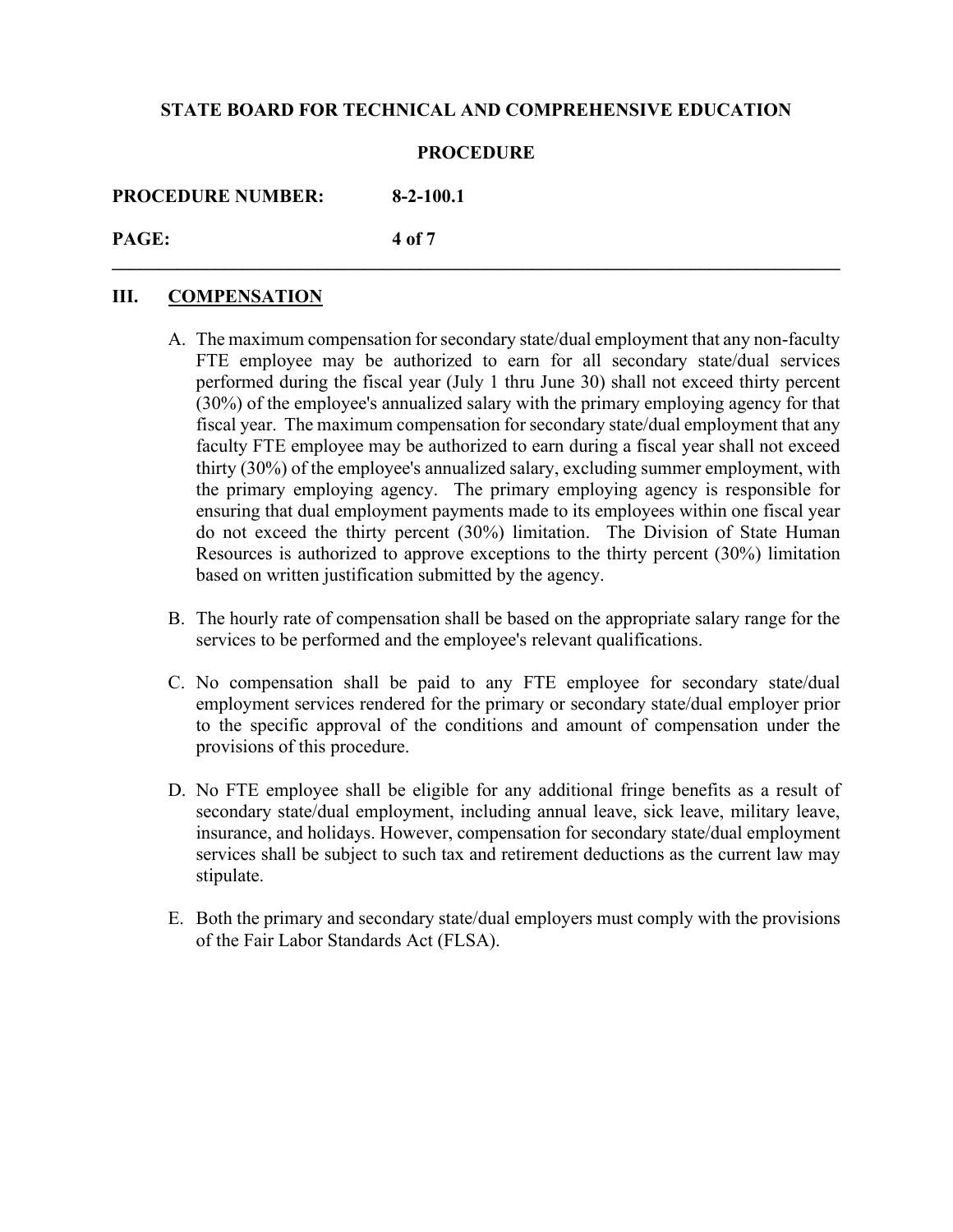## **PROCEDURE**

**\_\_\_\_\_\_\_\_\_\_\_\_\_\_\_\_\_\_\_\_\_\_\_\_\_\_\_\_\_\_\_\_\_\_\_\_\_\_\_\_\_\_\_\_\_\_\_\_\_\_\_\_\_\_\_\_\_\_\_\_\_\_\_\_\_\_\_\_\_\_\_\_\_\_\_\_\_\_**

**PROCEDURE NUMBER: 8-2-100.1**

**PAGE: 5 of 7**

# **IV. REQUESTS FOR SECONDARY STATE/DUAL EMPLOYMENT SERVICES**

- A. It is the responsibility of the secondary and primary employers to determine the need for the secondary state/dual employment services and to determine if it is appropriate to compensate the employee for the services to be rendered.
- B. The secondary state/dual employer's designated representative shall be responsible for the preparation, internal/external communications, and processing of all requests for secondary state/dual employment services. All requests for secondary state/dual employment services must be in writing and shall contain the following information:
	- 1. Official name of the secondary state/dual employer; and the section/department in which the services are to be performed.
	- 2. The employee's full name and personal identification number other than social security number.
	- 3. Complete description of the services to be performed, the actual beginning and ending dates, day(s) of week, time and total hours of work and the FLSA status of services to be performed.
	- 4. Proposed hourly rate, gross compensation for total hours and travel and subsistence, if applicable.
	- 5. Amount of compensation previously approved for employee for other secondary state/dual employment services provided to the secondary state/dual employer during the current fiscal year.
	- 6. Signature of the employee.
	- 7. Signature of secondary state/dual employer's designated representative.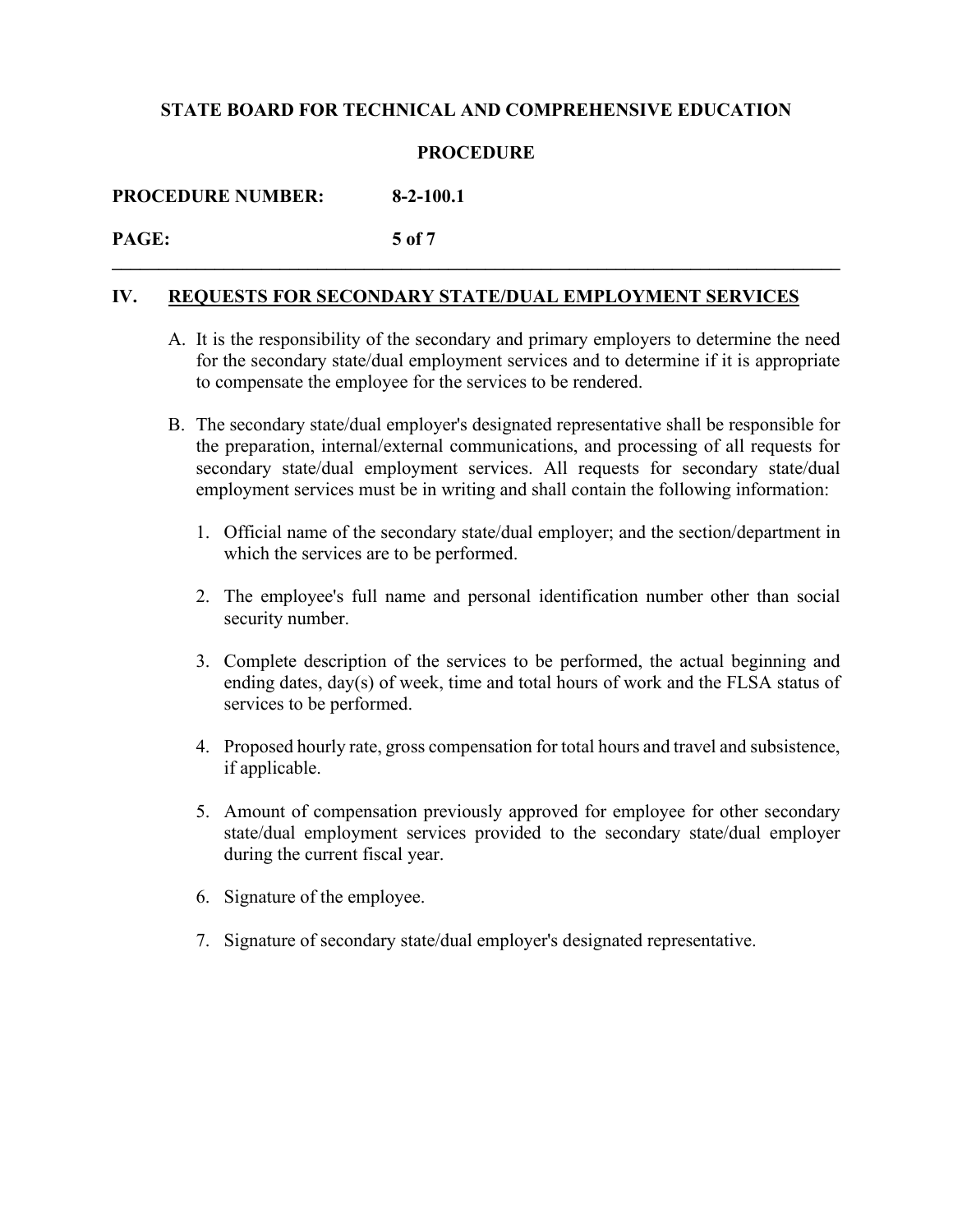#### **PROCEDURE**

**\_\_\_\_\_\_\_\_\_\_\_\_\_\_\_\_\_\_\_\_\_\_\_\_\_\_\_\_\_\_\_\_\_\_\_\_\_\_\_\_\_\_\_\_\_\_\_\_\_\_\_\_\_\_\_\_\_\_\_\_\_\_\_\_\_\_\_\_\_\_\_\_\_\_\_\_\_\_**

#### **PROCEDURE NUMBER: 8-2-100.1**

**PAGE: 6 of 7**

- C. The primary employer's designated representative is responsible for the review of requests for secondary state/dual employment services, certification of all secondary compensation previously approved for the employee during the current fiscal year, obtaining all internal concurrences required to authorize the employee to provide the secondary state/dual services as requested and to respond to the secondary state/dual employer in a timely manner. The following information shall be provided to the secondary state/dual employer:
	- 1. The official name of the primary employer and the employee's primary employment section/department.
	- 2. Employee's primary position classification title, class code, slot number, the FLSA status of the employee's position, current annualized salary, normal scheduled days and hours of work.
	- 3. Total amount of secondary state/dual employment compensation approved for the employee during the current fiscal year.
	- 4. Authorization for the secondary state/dual employer to pay the employee travel and subsistence, if appropriate.
	- 5. Indicate if the employee will be required to take annual leave or leave without pay to perform the requested services.
	- 6. Signature of the employee's supervisor.
	- 7. Signature of the primary employer's designated representative authorizing the secondary state/dual employer to enter into this secondary state/dual employment arrangement.
- D. Requests for secondary state/dual employment services shall apply to only one specific secondary state/dual employment situation. Modifications to, or extensions of, approved secondary state/dual employment requests must be submitted to the primary employer for authorization prior to final approval.
- E. Secondary state/dual employment agreements shall not exceed a 12-month period and may not be approved beyond the end of the fiscal year.